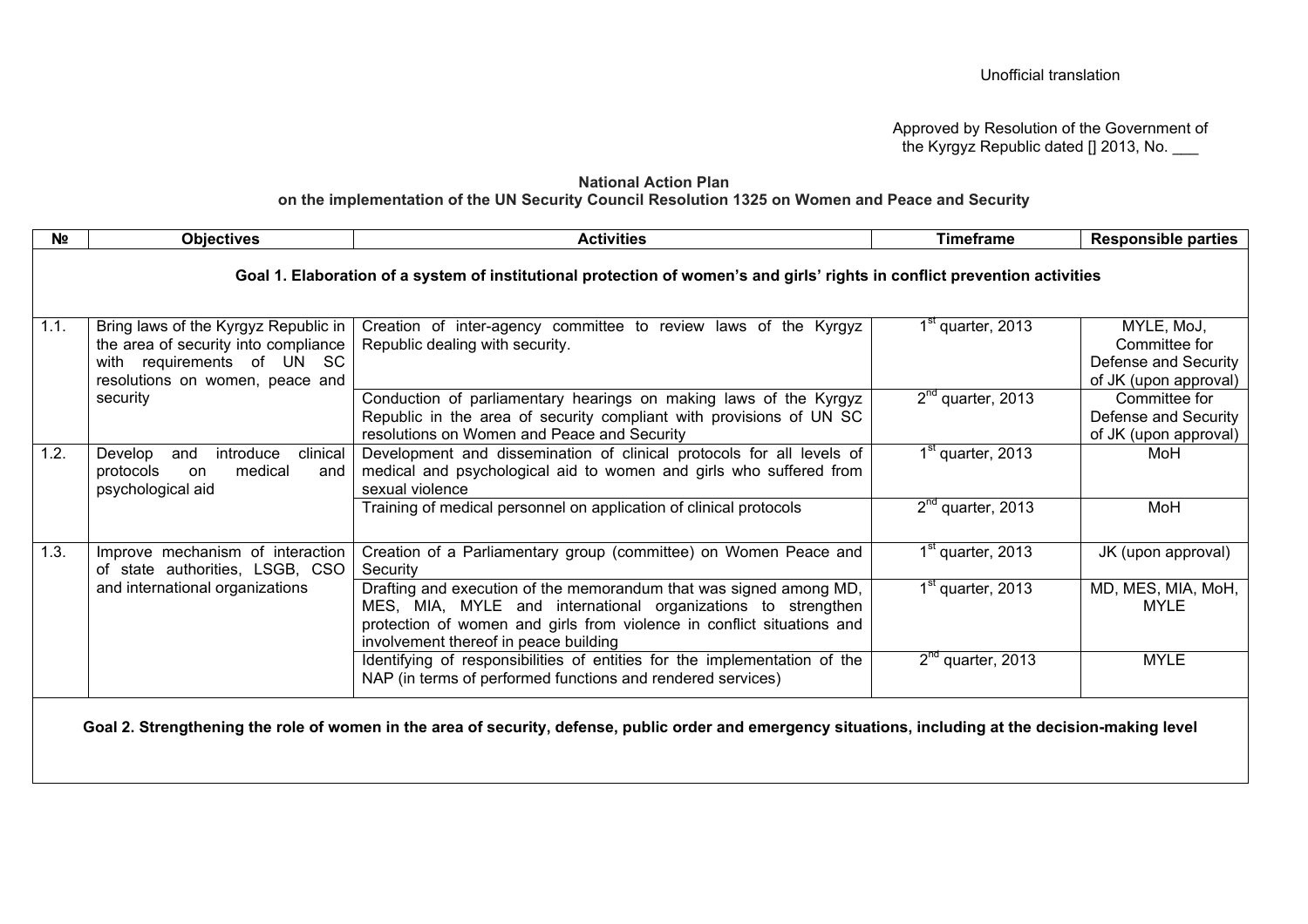| 2.1                                                                                                  | favorable<br>conditions<br>Create<br>for<br>strengthening<br>the<br>role<br>and<br>participation of women in the area of<br>security, defense, public order and<br>emergency situations | Gender review of personnel work in SCNS, MD, MIA, MES                                                                                                                                             | $2nd$ quarter, 2013           | SCNS, MD, MIA,<br><b>MES</b>                     |  |  |  |  |
|------------------------------------------------------------------------------------------------------|-----------------------------------------------------------------------------------------------------------------------------------------------------------------------------------------|---------------------------------------------------------------------------------------------------------------------------------------------------------------------------------------------------|-------------------------------|--------------------------------------------------|--|--|--|--|
|                                                                                                      |                                                                                                                                                                                         | Educational workshops for female employees of SCNS, MD, MIA, MES<br>on enhancement of gender sensitivity and acquisition of skills to provide<br>help to victims of violence                      | 2013                          | SCNS, MD, MIA,<br><b>MES</b>                     |  |  |  |  |
| 2.2                                                                                                  | the<br>number<br>Increase<br>and<br>strengthening capacity of female<br>peace keepers sent to UN missions                                                                               | Conduction of joint informational campaigns to increase awareness<br>about the possibility for women to service in UN peace keeping forces                                                        | $2nd$ quarter, 2013           | MIA, MD, SCNS                                    |  |  |  |  |
|                                                                                                      |                                                                                                                                                                                         | Development of a database about women - peace keepers                                                                                                                                             | $4th$ quarter, 2013           | MFA, MIA, MD,<br><b>SCNS</b>                     |  |  |  |  |
| Goal 3. Development of zero-tolerance toward violence against women and girls in conflict situations |                                                                                                                                                                                         |                                                                                                                                                                                                   |                               |                                                  |  |  |  |  |
| 3.1.                                                                                                 | Decrease of the growth/impact of<br>conflict related<br>factors through<br>informational<br>educational<br>and<br>activities                                                            | Conduction of Women Peace and Security campaign on raising<br>awareness about UN SC Resolution 1325                                                                                               | 2013-2014 годы                | LSGB (upon<br>approval), MYLE,<br>MIA, SCNS, MES |  |  |  |  |
|                                                                                                      |                                                                                                                                                                                         | Conduction of media campaign on development of zero tolerance toward<br>violence against women and girls in conflict situations in the society                                                    | 2013-2014                     | LSGB (upon<br>approval), MYLE,<br>MIA, SCNS, MES |  |  |  |  |
|                                                                                                      |                                                                                                                                                                                         | Conduction of educational seminars in force and law enforcement<br>bodies for forensic experts on development of zero tolerance toward<br>violence against women and girls in conflict situations | 2013-2014                     | SCNS, MIA, MoH                                   |  |  |  |  |
| Goal 4. Creation and support of secure environment for women and girls                               |                                                                                                                                                                                         |                                                                                                                                                                                                   |                               |                                                  |  |  |  |  |
| 4.1                                                                                                  | Intensify activities of LSGB, state<br>authorities, CSO on ensuring a<br>secure environment                                                                                             | Creation of a shelter for victims of violence in the South and North of the<br>country (one per each)                                                                                             | 1 <sup>st</sup> quarter, 2014 | LSGB (upon<br>approval), MYLE,<br>MES, MoH       |  |  |  |  |
|                                                                                                      |                                                                                                                                                                                         | Large-scale introduction of tested models of primary aid and<br>rehabilitation to victims of violence at the local level                                                                          | $2013 - 2014$                 | LSGB (upon<br>approval), MYLE,<br>MES, MoH       |  |  |  |  |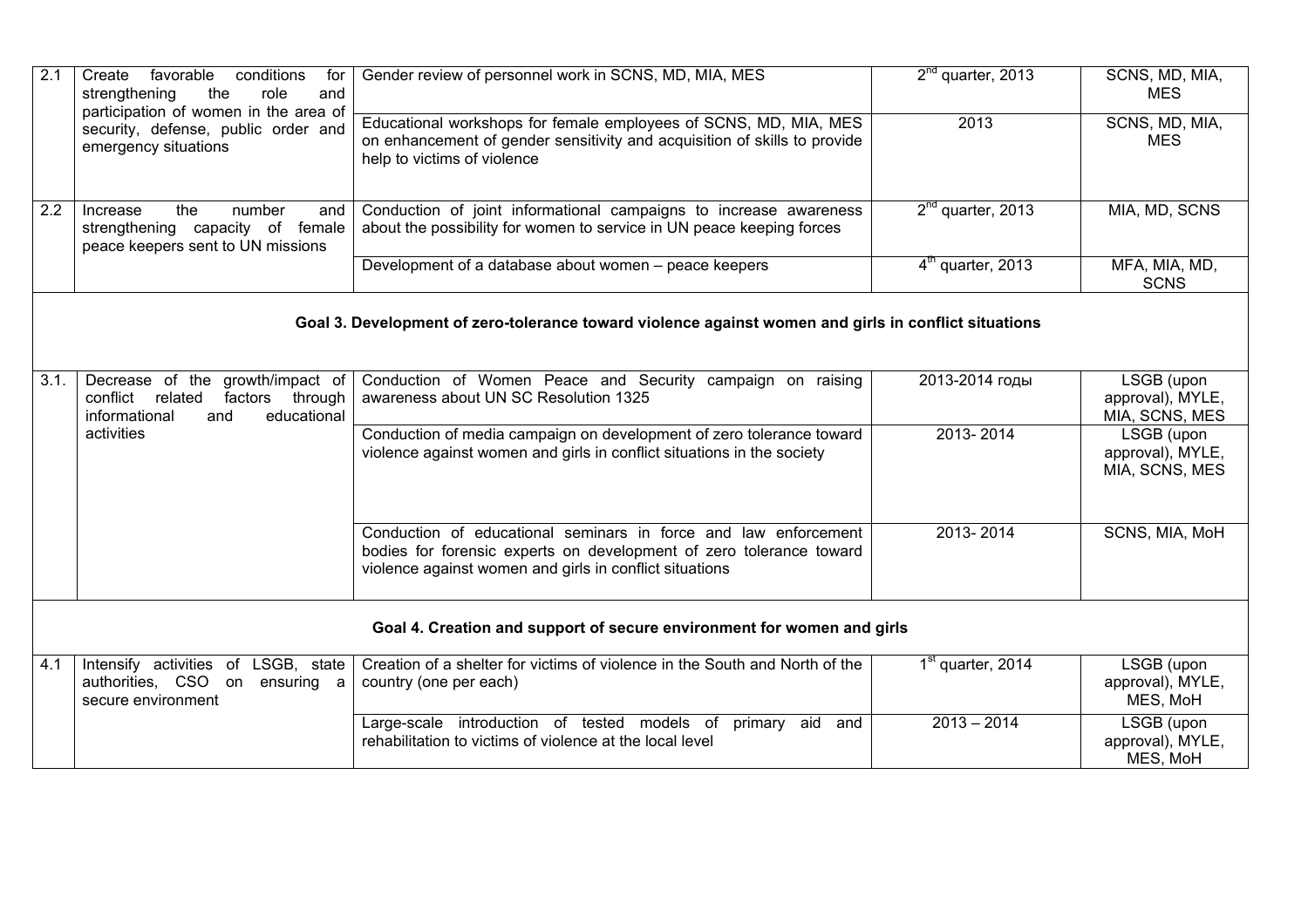| 4.2                                                                                                                           | Disseminate information and educate<br>the general public and stakeholders                                       | Creation, support and administration of Woman in Secure World web-<br>site                                                                                                                 | $4th$ quarter, 2013           | MYLE, LSGB (upon<br>approval)          |  |  |  |
|-------------------------------------------------------------------------------------------------------------------------------|------------------------------------------------------------------------------------------------------------------|--------------------------------------------------------------------------------------------------------------------------------------------------------------------------------------------|-------------------------------|----------------------------------------|--|--|--|
|                                                                                                                               |                                                                                                                  | Development of informational and educational materials (IEM) on the<br>issues of protection of psychic health and sexual reproductive health for<br>medical specialists and the population | 2013-2014                     | MoH                                    |  |  |  |
| 4.3                                                                                                                           | Mainstream<br>complex<br>gender<br>approach to rapid response into plans<br>of activities of MES, MD, SCNS, MIA, | Gender review of the existing nomenclatures, standards, provisions on<br>emergencies response                                                                                              | 3 <sup>rd</sup> quarter, 2013 | MES, MD, SCNS,<br>MIA, MoH             |  |  |  |
|                                                                                                                               | MoH                                                                                                              | Introduction of changes and additions based on the outcomes of the<br>review                                                                                                               | $4m$ quarter, 2013            | MES, MD, SCNS,<br>MIA, MoH             |  |  |  |
| Goal 5. Enhancement of readiness of response entities with consideration of women and girls protection in conflict situations |                                                                                                                  |                                                                                                                                                                                            |                               |                                        |  |  |  |
| 5.1.                                                                                                                          | forensic<br>experts<br>Train<br>and                                                                              | Conduction of educational seminars                                                                                                                                                         | 2013-2014                     | <b>MES</b>                             |  |  |  |
|                                                                                                                               | employees of investigation units of<br>MIA on documenting cases related<br>to violence against women             | Introduction of the issues regulating procedure of documenting cases<br>related to violence against women into curricula of the Academy of MIA,<br>KSMA, KSMIR & RE                        | $4th$ quarter, 2013           | MIA, MoH                               |  |  |  |
| 5.2.                                                                                                                          | Ensure readiness of the justice<br>system during conflict situations                                             | Development of educational program, Women Peace and Security for<br>judges                                                                                                                 | $2^{nd}$ quarter, 2014        | Supreme Court (upon<br>approval), MYLE |  |  |  |
|                                                                                                                               |                                                                                                                  | Conduction of seminars for judges                                                                                                                                                          | 2013-2014                     | Supreme Court (upon<br>approval), MYLE |  |  |  |
| 5.3.                                                                                                                          | Ensure psychological counseling for<br>women and girls                                                           | Development of draft Regulation on mobile groups on emergency<br>psychological counseling for women and girls during conflict situation                                                    | $3rd$ quarter, 2013           | MoH<br><b>MES</b>                      |  |  |  |
|                                                                                                                               |                                                                                                                  | Development of database of specialists in this area                                                                                                                                        | 1 <sup>st</sup> quarter, 2014 | MoH<br><b>MES</b>                      |  |  |  |

**Abbreviation List:**

MoJ – Ministry of Justice of the Kyrgyz Republic;

JK – Jogorku Kenesh (the Parliament) of the Kyrgyz Republic;

MoH – Ministry of Health of the Kyrgyz Republic;

MYLE – Ministry of Youth, Labor and Migration of the Kyrgyz Republic;

SCNS – State Committee for National Security of the Kyrgyz Republic;